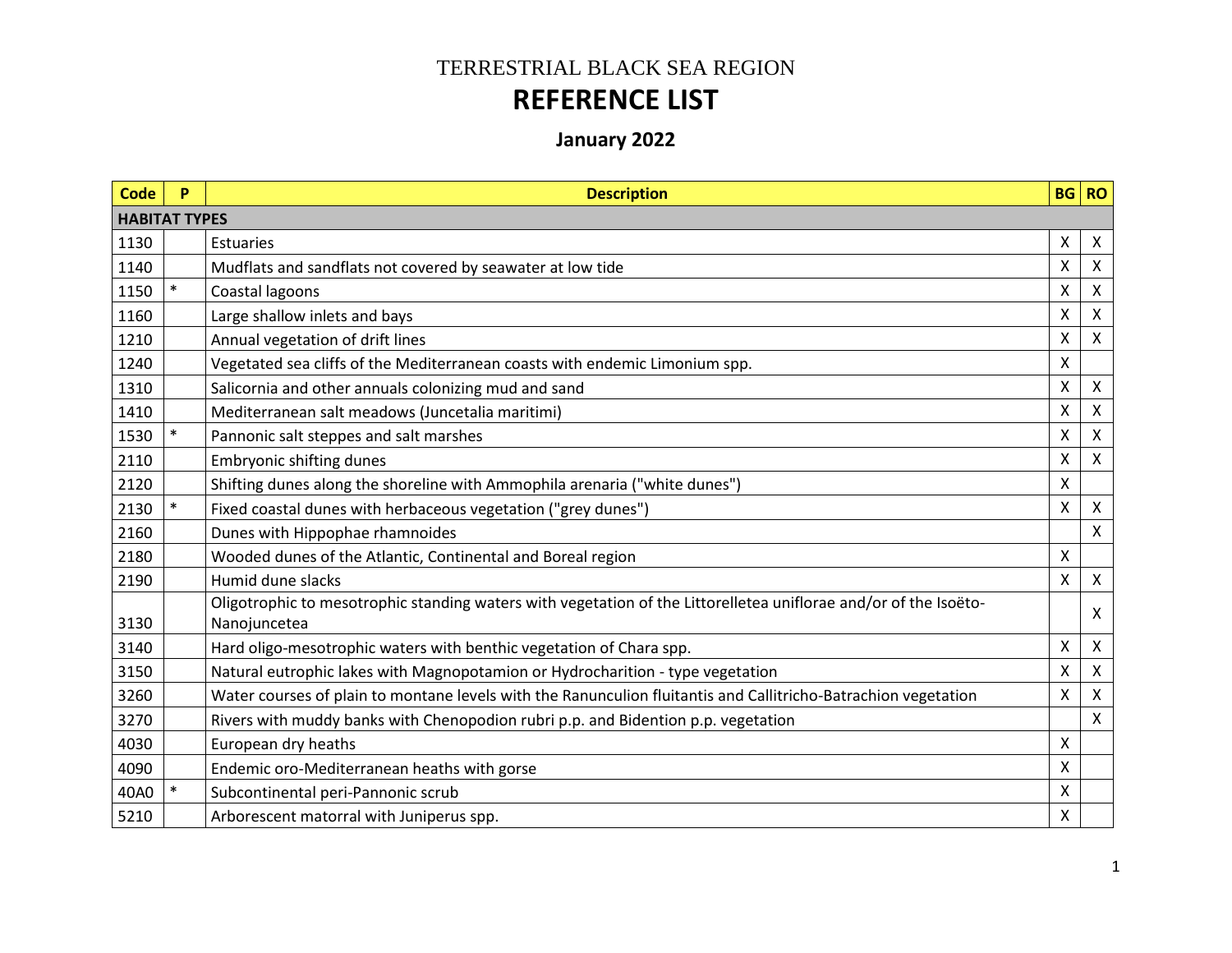| <b>Code</b> | P      | <b>Description</b>                                                                                                  | <b>BG</b> | <b>RO</b>                 |
|-------------|--------|---------------------------------------------------------------------------------------------------------------------|-----------|---------------------------|
| 6110        | $\ast$ | Rupicolous calcareous or basophilic grasslands of the Alysso-Sedion albi                                            | X         |                           |
| 6120        | $\ast$ | Xeric sand calcareous grasslands                                                                                    |           | $\mathsf{X}$              |
|             |        | Semi-natural dry grasslands and scrubland facies on calcareous substrates (Festuco-Brometalia) (* important orchid  | X         |                           |
| 6210        |        | sites)                                                                                                              |           |                           |
| 6220        |        | Pseudo-steppe with grasses and annuals of the Thero-Brachypodietea                                                  | X         |                           |
| 6240        |        | Sub-Pannonic steppic grasslands                                                                                     | X         |                           |
| 62A0        |        | Eastern sub-Mediterranean dry grasslands (Scorzoneratalia villosae)                                                 | X         |                           |
| 62C0        |        | Ponto-Sarmatic steppes                                                                                              | X         |                           |
| 6410        |        | Molinia meadows on calcareous, peaty or clayey-silt-laden soils (Molinion caeruleae)                                |           | $\pmb{\times}$            |
| 6420        |        | Mediterranean tall humid grasslands of the Molinio-Holoschoenion                                                    | X         | $\pmb{\times}$            |
| 6430        |        | Hydrophilous tall herb fringe communities of plains and of the montane to alpine levels                             | X         | $\boldsymbol{\mathsf{X}}$ |
| 6440        |        | Alluvial meadows of river valleys of the Cnidion dubii                                                              |           | $\pmb{\times}$            |
| 6510        |        | Lowland hay meadows (Alopecurus pratensis, Sanguisorba officinalis)                                                 | X         | $\boldsymbol{\mathsf{X}}$ |
| 7210        |        | Calcareous fens with Cladium mariscus and species of the Caricion davallianae                                       |           | $\boldsymbol{\mathsf{X}}$ |
| 7220        | $\ast$ | Petrifying springs with tufa formation (Cratoneurion)                                                               | X         |                           |
| 8210        |        | Calcareous rocky slopes with chasmophytic vegetation                                                                | X         |                           |
| 8220        |        | Siliceous rocky slopes with chasmophytic vegetation                                                                 | X         |                           |
| 8230        |        | Siliceous rock with pioneer vegetation of the Sedo-Scleranthion or of the Sedo albi-Veronicion dillenii             | X         |                           |
| 8310        |        | Caves not open to the public                                                                                        | X         |                           |
| 9170        |        | Galio-Carpinetum oak-hornbeam forests                                                                               | X         |                           |
| 9180        |        | Tilio-Acerion forests of slopes, screes and ravines                                                                 | X         |                           |
| 91AA        |        | Eastern white oak woods                                                                                             | X         |                           |
| 91E0        |        | Alluvial forests with Alnus glutinosa and Fraxinus excelsior (Alno-Padion, Alnion incanae, Salicion albae)          | X         |                           |
|             |        | Riparian mixed forests of Quercus robur, Ulmus laevis and Ulmus minor, Fraxinus excelsior or Fraxinus angustifolia, | X         |                           |
| 91F0        |        | along the great rivers (Ulmenion minoris)                                                                           |           |                           |
| 91G0        |        | Pannonic woods with Quercus petraea and Carpinus betulus                                                            | X         |                           |
| 91H0        |        | Pannonian woods with Quercus pubescens                                                                              | X         |                           |
| 9110        |        | Euro-Siberian steppic woods with Quercus spp.                                                                       | X         |                           |
| 91M0        |        | Pannonian-Balkanic turkey oak-sessile oak forests                                                                   | X         |                           |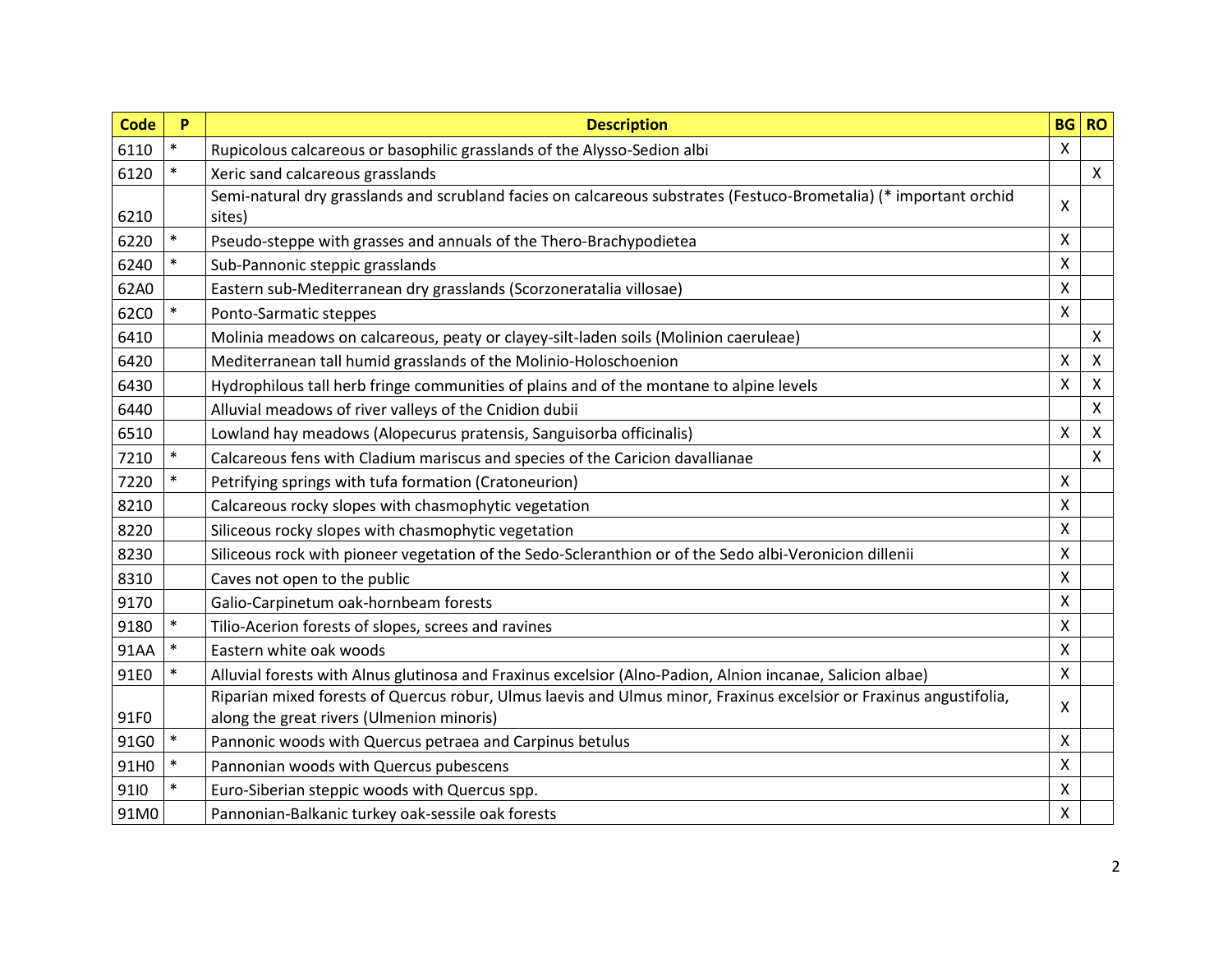| <b>Code</b>    | P               | <b>Description</b>                                                                       | <b>BG</b>                 | <b>RO</b>                 |  |  |
|----------------|-----------------|------------------------------------------------------------------------------------------|---------------------------|---------------------------|--|--|
| 91S0           | $\ast$          | Western Pontic beech forests                                                             | X                         |                           |  |  |
| 91Z0           |                 | Moesian silver lime woods                                                                | $\pmb{\times}$            |                           |  |  |
| 92A0           |                 | Salix alba and Populus alba galleries                                                    | $\boldsymbol{\mathsf{X}}$ | $\boldsymbol{\mathsf{X}}$ |  |  |
| 92D0           |                 | Southern riparian galleries and thickets (Nerio-Tamaricetea and Securinegion tinctoriae) |                           | $\mathsf{X}$              |  |  |
| <b>MAMMALS</b> |                 |                                                                                          |                           |                           |  |  |
| 1302           |                 | Rhinolophus mehelyi                                                                      | $\boldsymbol{\mathsf{X}}$ |                           |  |  |
| 1303           |                 | Rhinolophus hipposideros                                                                 | $\mathsf{x}$              |                           |  |  |
| 1304           |                 | Rhinolophus ferrumequinum                                                                | X                         |                           |  |  |
| 1305           |                 | Rhinolophus euryale                                                                      | $\mathsf{X}$              |                           |  |  |
| 1306           |                 | Rhinolophus blasii                                                                       | X                         |                           |  |  |
| 1307           |                 | Myotis blythii                                                                           | $\mathsf{X}$              |                           |  |  |
| 1308           |                 | Barbastella barbastellus                                                                 | X                         |                           |  |  |
| 1310           |                 | Miniopterus schreibersii                                                                 | X                         |                           |  |  |
| 1316           |                 | Myotis capaccinii                                                                        | X                         |                           |  |  |
| 1321           |                 | Myotis emarginatus                                                                       | $\mathsf{X}$              |                           |  |  |
| 1323           |                 | Myotis bechsteinii                                                                       | X                         |                           |  |  |
| 1324           |                 | Myotis myotis                                                                            | X                         |                           |  |  |
| 1335           |                 | Spermophilus citellus                                                                    | $\pmb{\times}$            |                           |  |  |
| 1352           | $\ast$          | Canis lupus                                                                              | $\boldsymbol{\mathsf{X}}$ |                           |  |  |
| 1355           |                 | Lutra lutra                                                                              | $\boldsymbol{\mathsf{X}}$ | $\boldsymbol{\mathsf{X}}$ |  |  |
| 1356           |                 | Mustela lutreola                                                                         |                           | $\pmb{\times}$            |  |  |
| 1361           |                 | Lynx lynx                                                                                | X                         |                           |  |  |
| 2609           |                 | Mesocricetus newtoni                                                                     | $\pmb{\times}$            |                           |  |  |
| 2617           |                 | Myomimus roachi                                                                          | $\mathsf{X}$              |                           |  |  |
| 2633           |                 | Mustela eversmanii                                                                       | $\pmb{\times}$            | $\mathsf{X}$              |  |  |
| 2635           |                 | Vormela peregusna                                                                        | $\boldsymbol{\mathsf{X}}$ |                           |  |  |
|                | <b>REPTILES</b> |                                                                                          |                           |                           |  |  |
| 1217           |                 | Testudo hermanni                                                                         | $\boldsymbol{\mathsf{X}}$ |                           |  |  |
| 1219           |                 | Testudo graeca                                                                           | $\pmb{\times}$            | $\pmb{\times}$            |  |  |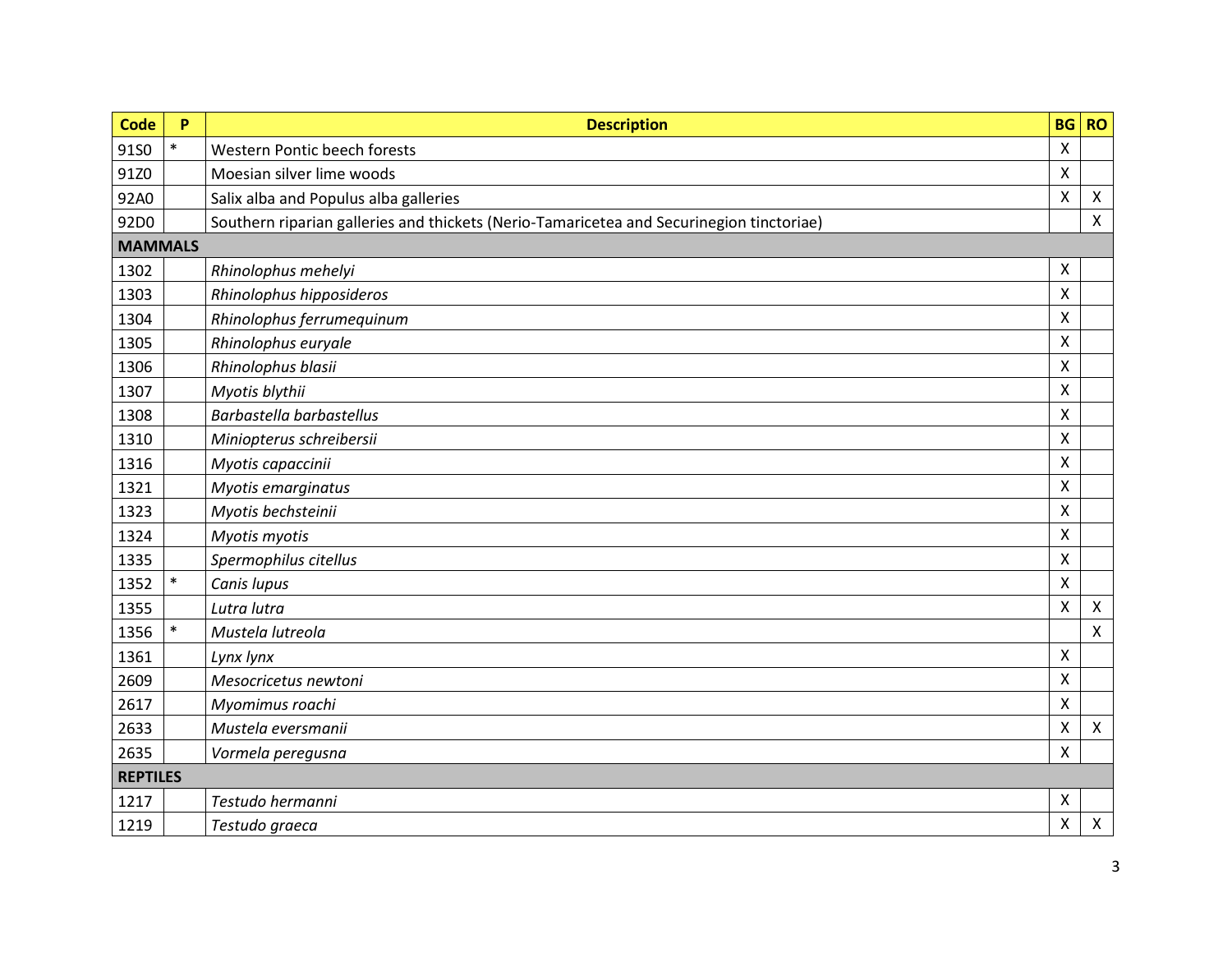| Code              | P | <b>Description</b>       | <b>BG</b>                 | <b>RO</b>                 |
|-------------------|---|--------------------------|---------------------------|---------------------------|
| 1220              |   | <b>Emys orbicularis</b>  | $\pmb{\times}$            | $\boldsymbol{\mathsf{x}}$ |
| 1298              |   | Vipera ursinii           |                           | $\pmb{\times}$            |
| 2373              |   | Mauremys rivulata        | $\pmb{\mathsf{X}}$        |                           |
| 5194              |   | Elaphe sauromates        | X                         |                           |
| 6095              |   | Zamenis situla           | $\pmb{\mathsf{X}}$        |                           |
| <b>AMPHIBIANS</b> |   |                          |                           |                           |
| 1171              |   | Triturus karelinii       | $\boldsymbol{\mathsf{X}}$ |                           |
| 1188              |   | Bombina bombina          | $\pmb{\mathsf{X}}$        | $\pmb{\times}$            |
| 1193              |   | Bombina variegata        | $\mathsf{X}$              |                           |
| 1993              |   | Triturus dobrogicus      |                           | $\mathsf{X}$              |
| <b>FISH</b>       |   |                          |                           |                           |
| 1130              |   | Aspius aspius            | X                         | $\boldsymbol{\mathsf{X}}$ |
| 1145              |   | Misgurnus fossilis       | $\boldsymbol{\mathsf{X}}$ | $\mathsf{X}$              |
| 1146              |   | Sabanejewia aurata       |                           | $\pmb{\times}$            |
| 1149              |   | Cobitis taenia           | $\boldsymbol{\mathsf{X}}$ | $\pmb{\times}$            |
| 1157              |   | Gymnocephalus schraetzer |                           | $\pmb{\mathsf{X}}$        |
| 1159              |   | Zingel zingel            |                           | $\pmb{\times}$            |
| 1160              |   | Zingel streber           |                           | Χ                         |
| 2011              |   | Umbra krameri            |                           | $\pmb{\times}$            |
| 2522              |   | Pelecus cultratus        |                           | $\mathsf{X}$              |
| 2555              |   | Gymnocephalus baloni     |                           | $\pmb{\times}$            |
| 4125              |   | Alosa immaculata         | $\pmb{\mathsf{X}}$        | $\mathsf{X}$              |
| 4127              |   | Alosa tanaica            | $\pmb{\times}$            | $\pmb{\times}$            |
| 5265              |   | <b>Barbus bergi</b>      | $\pmb{\mathsf{X}}$        |                           |
| 5288              |   | Alburnus mandrensis      | $\boldsymbol{\mathsf{X}}$ |                           |
| 5290              |   | Alburnus schischkovi     | $\boldsymbol{\mathsf{X}}$ |                           |
| 5329              |   | Romanogobio vladykovi    |                           | $\mathsf{X}$              |
| 5339              |   | Rhodeus amarus           | $\mathsf{X}$              | $\boldsymbol{\mathsf{X}}$ |
| 6143              |   | Romanogobio kesslerii    |                           | $\pmb{\mathsf{X}}$        |